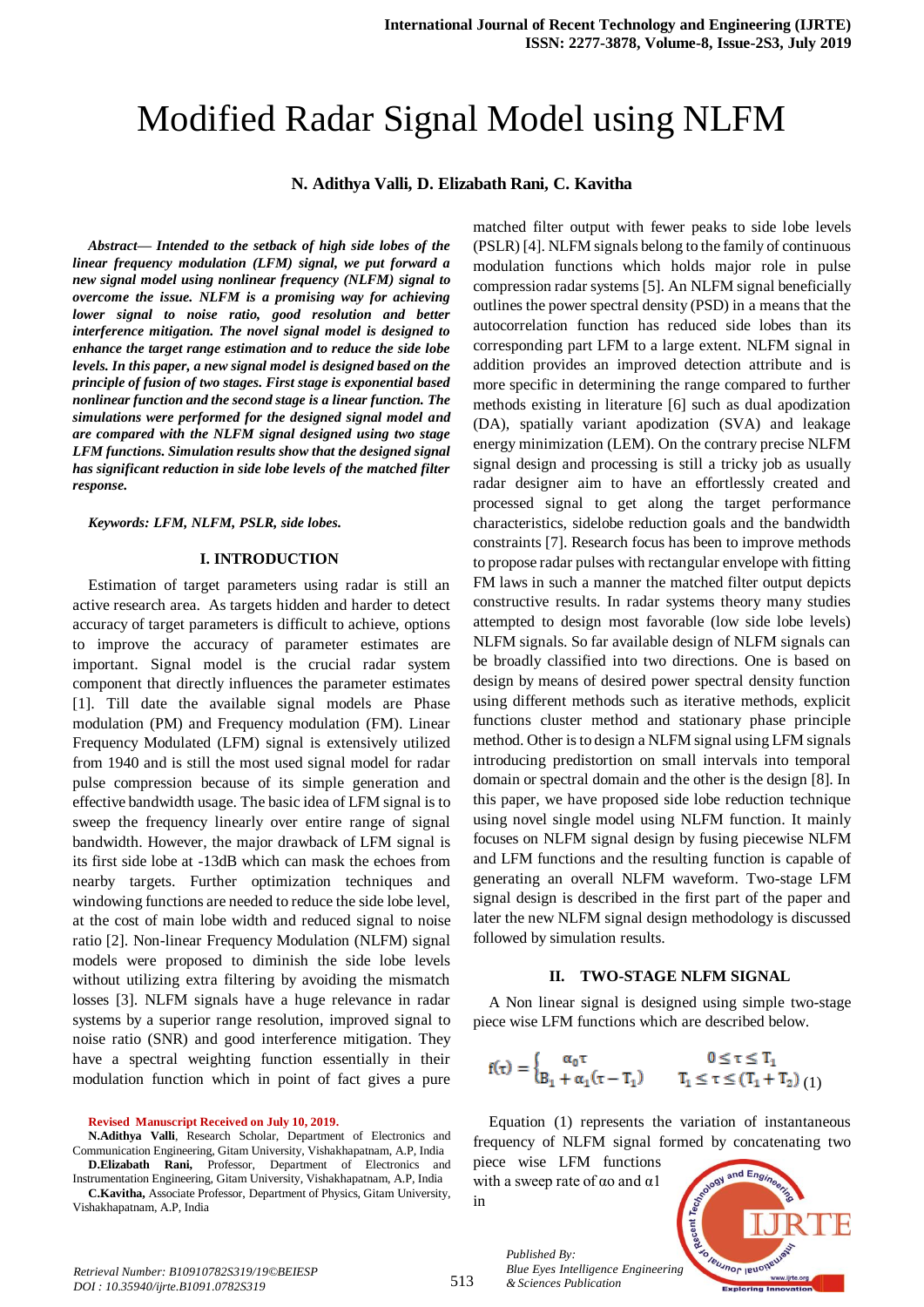the first stage and second stage. The entire pulse width of the chirp signal  $\tau$  is separated into two time slots with individual pulse widths  $T_1$  and  $T_2$ .

If B1 and B2 are the equivalent bandwidths of the first and second stage LFM functions, then the resultant sweep rates can be defined as

$$
\alpha_0 = \frac{B_1}{T_1} \qquad \qquad \alpha_1 = \frac{B_2}{T_2}
$$

The corresponding variation of phase of this concatenated NLFM function can be obtained by integrating (1)

$$
\varphi(\tau) = \int f(\tau) =
$$
\n
$$
\begin{cases}\n\alpha_0 \frac{\tau^2}{2} & 0 \le \tau \le T_1 \\
B_1 \tau + \alpha_1 (\frac{\tau^2}{2} - T_1 \tau) & T_1 \le \tau \le T_1 + T_2\n\end{cases}
$$
\n(2)

## **III. MODIFIED NLFM SIGNAL**

As an alternative to an NLFM signal designed using two LFM functions in both the stages, one stage can be altered by means of different modulation function. In the present paper, an exponential factor has been used to change the instantaneous frequency of the first stage of the signal. This new signal model comprises of one stage through NLFM sweep by using exponential function followed by the LFM sweep.

|                                                                                                | $0 \leq \tau \leq T_1$               |
|------------------------------------------------------------------------------------------------|--------------------------------------|
| $F(\tau) = \begin{cases} \alpha_0 \exp(\tau) \tau^2 \\ B_1 + \alpha_1(\tau - T_1) \end{cases}$ | $T_1 \leq \tau \leq (T_1 + T_2)$ (3) |

Equation (3) represents the variation of instantaneous frequency of the NLFM signal formed by concatenating one exponential NLFM slope with a sweep rate of  $\alpha_0$  in the first stage and LFM slope with a sweep rate of  $\alpha_1$  in the second stage. The corresponding variation of phase of this concatenated NLFM function can be obtained by integrating (3)

$$
\begin{aligned} \phi(\tau) &= \int f(\tau) = \\ & \left\{ \begin{matrix} \alpha_0 \text{exp }(\tau) \ \frac{\tau^3}{2} \qquad & 0 \leq \tau \leq T_1 \\ B_1 \tau + \alpha_1 (\frac{\tau^2}{2} - T_1 \tau) \qquad & T_1 \leq \tau \leq T_1 + T_2 \end{matrix} \right. \end{aligned} \qquad (4)
$$

#### **IV. SIMULATIONS AND RESULTS**

Simulations were done for  $B = 20$  MHz,  $T = 10$  us with various combinations of  $B_1$ ,  $B_2$ ,  $T_1$ ,  $T_2$ . The possible combinations are examined by choosing different sweep rates α0, α1 for both two-stage NLFM function and proposed function. Break point B1 is kept constant at 6MHz and simulations were done for different  $T_1$  values, the corresponding PSLR values are tabulated in the following Table 1.

Table 1. PSLR values when  $B1=6MHz$  and different  $T_1$ values.

| .          |              |           |          |
|------------|--------------|-----------|----------|
| $B_1(MHz)$ | $T_1(\mu s)$ | Two stage | Proposed |
|            |              | NLFM      | signal   |
|            |              | signal    | PSLR(dB) |

|   | PSLR(dB) | values   |
|---|----------|----------|
|   | values   |          |
|   | $-9.31$  | $-10.98$ |
| 6 | $-15.57$ | $-25.06$ |
|   | $-21.99$ | $-25.96$ |
|   | $-20.55$ | $-24.03$ |
|   | $-17.86$ | $-23.11$ |
|   | $-16.24$ | $-22.84$ |

Fig  $1(a)$  to  $4(a)$  show the frequency variation of two-stage NLFM function and Fig 1(b) to 4(b) show the frequency variation of proposed NLFM function when B1 is kept constant and T1 is varied as 2μs, 5μs ,6μs and 9μs, and the corresponding matched filter output for two-stage NLFM function is shown in Fig  $1(c)$  to  $4(c)$  and for proposed NLFM function is shown in Fig  $1(d)$  to  $4(d)$ .



**Fig 1. (a) two-stage NLFM function (b) Proposed NLFM function with**  $B_1 = 6MHz$ **,**  $T_1 = 2\mu s$  **(c) and (d) Corresponding Matched filter outputs.**



**Fig 2. (a) two-stage NLFM function (b) Proposed NLFM function with B**<sub>1</sub>=6MHz,  $T_1$ =5μs (c)

*& Sciences Publication* 

*Published By:*

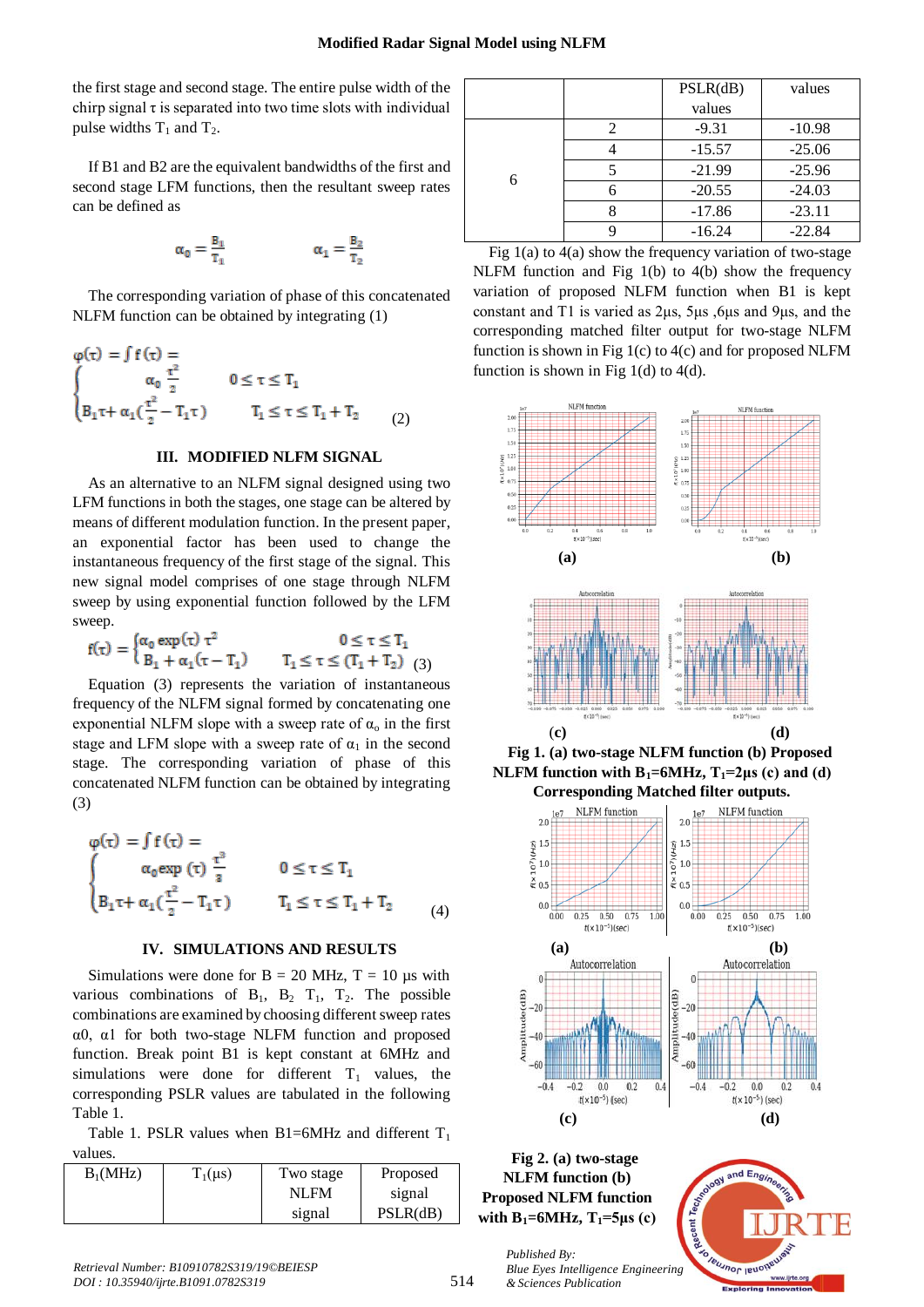#### **and (d) Corresponding Matched filter outputs.**



**Fig 3. (a) two-stage NLFM function (b) Proposed NLFM function with B**<sub>1</sub>=6MHz,  $T_1$ =6μs (c) and (d) **Corresponding Matched filter outputs.**



**Fig 4. (a) two-stage NLFM function (b) Proposed NLFM function with**  $B_1 = 6MHz$ **,**  $T_1 = 9\mu s$  **(c) and (d) Corresponding Matched filter outputs.**

From the above Table 1 and Figs it is observed that the PSLR values are increasing when the break point  $(T_1)$  value is increasing in the leading edge region and reached maximum value of -21.99dB for two-stage NLFM function

and -25.96dB for proposed NLFM function exactly at  $T_1=5\mu s$ , then from there again PSLR value is decreasing when the break point  $(T_1)$  value is approaching the trailing edge region.

Similarly simulations were performed by changing the values of  $B_1$  and  $T_1$  simultaneously and an attempt is made to observe the PSLR variations based on various sweep rate ratios. Table 2 shows the variation of PSLR values depending upon the sweep rate ratio. It is observed that there is a significant increase in PSLR value when the sweep rate ratio  $\alpha_0$  has a lower value and sweep rate ratio  $\alpha_1$  has a higher value*.* Fig 5(a) and 5(b) show the frequency variation of two stage NLFM function and proposed NLFM function with  $B_1=10$ MHz and  $T_1=6\mu s$  and corresponding PSLR values achieved are  $-20.70$ dB and  $-25.58$ dB as shown in Fig  $5(c)$ and 5(d). Fig 6(a) and 6(b) show the frequency variation of two stage NLFM function and proposed NLFM function with  $B_1=14$ MHz and  $T_1=7\mu s$  and corresponding PSLR values achieved are  $-14.04$ dB and  $-23.82$ dB as shown in Fig  $6(c)$ and 6(d). Fig 7(a) and 7(b) show the frequency variation of two stage NLFM function and proposed NLFM function with  $B_1=18$ MHz and  $T_1=7\mu s$  and corresponding PSLR values achieved are -10.42dB and -7.71dB as shown in Fig 7(c) and 7(d).

**Table 2. PSLR values of proposed signal and the two stage NLFM signal based on the Sweep Rate Ratios.**

|                | $\alpha_0 = B_1/T$ | $\alpha_1 = B_2/T_2$ | Two stage   | Proposed signal |
|----------------|--------------------|----------------------|-------------|-----------------|
| $\mathbf{1}$   |                    |                      | <b>NLFM</b> | PSLR(dB) values |
|                |                    |                      | signal      |                 |
|                |                    |                      | PSLR(dB)    |                 |
|                |                    |                      | values      |                 |
| 1.2            |                    | 2.8                  | $-21.99$    | $-25.96$        |
| 1.6            |                    | 2.5                  | $-20.70$    | $-25.58$        |
| 1.7            |                    | 2.4                  | $-18.27$    | $-24.85$        |
| $\mathfrak{D}$ |                    | $\mathfrak{D}$       | $-14.04$    | $-23.82$        |
| 2.25           |                    |                      | $-12.42$    | $-23.78$        |
| 2.57           |                    | 0.66                 | $-10.42$    | $-7.71$         |
| 3              |                    | 0.5                  | $-8.28$     | $-5.26$         |
|                |                    |                      |             |                 |



and  $E_{no}$ Recent Teumor leur *Blue Eyes Intelligence Engineering* 

*Published By:*

*& Sciences Publication*